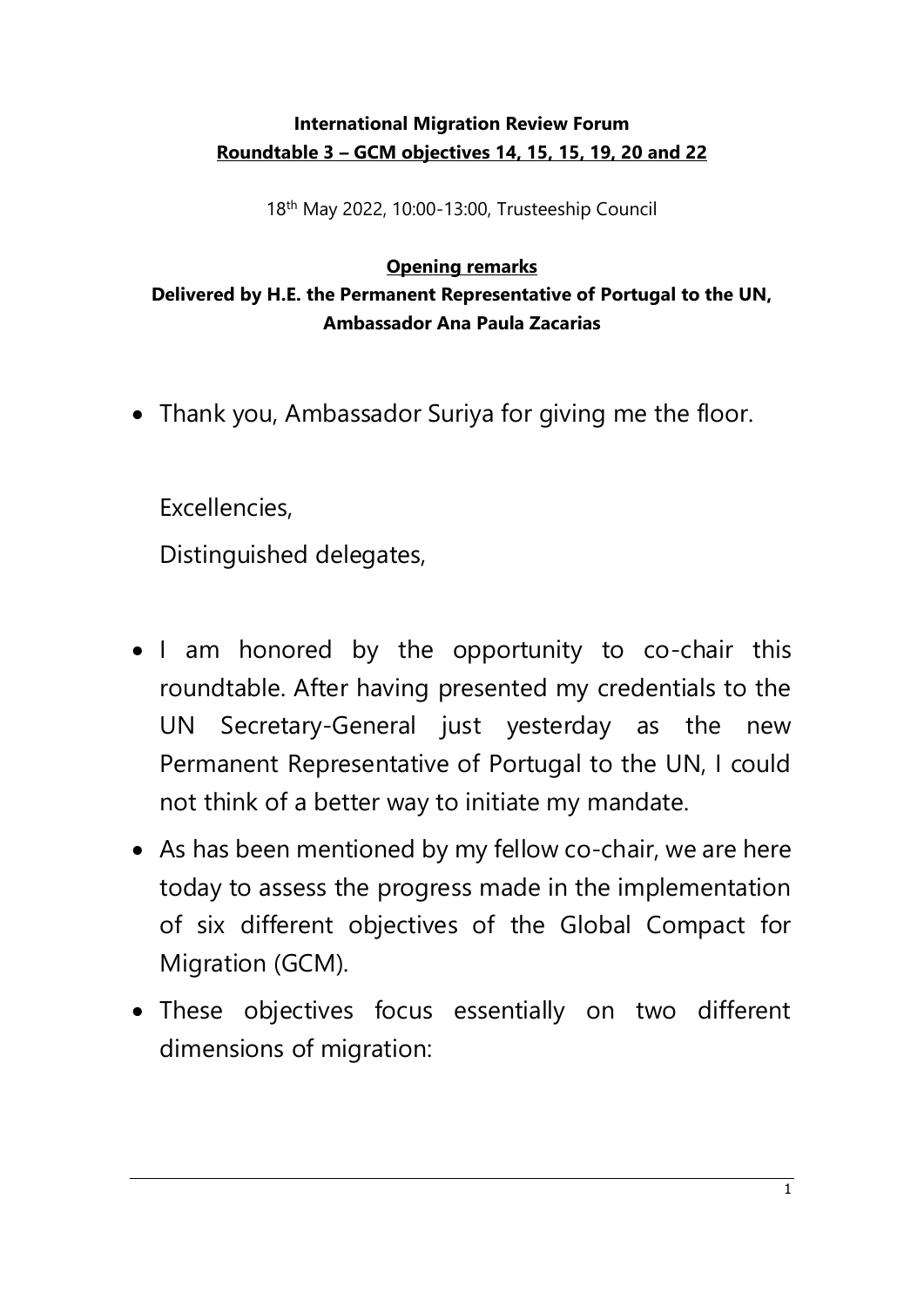- The first one is the inclusion and integration of migrants in their societies of destination;
- The second dimension pertains to the links and relationship that migrants retain with their countries of origin.
- Let me say a couple of words on each of these six objectives.
- First, **Objective 15 (Access to Services)**: the impact of COVID-19 is clear. The pandemic has demonstrated the essential role that migrants play as service providers. And the same time, it has shown us that it is common sense for all migrants to have access to health services – like my colleague said, the virus does not distinguish between nationals and migrants. We must build upon good practices and enhance migrants' access to essential services, regardless of their migration status, not only to health, but also to other services, related to education, social protection, child protection or decent work. But when we talk about access, it is not just about formally enabling migrants to benefit from these services. It is also about eliminating often invisible barriers that may impair their access to these services. Language barriers, for instance.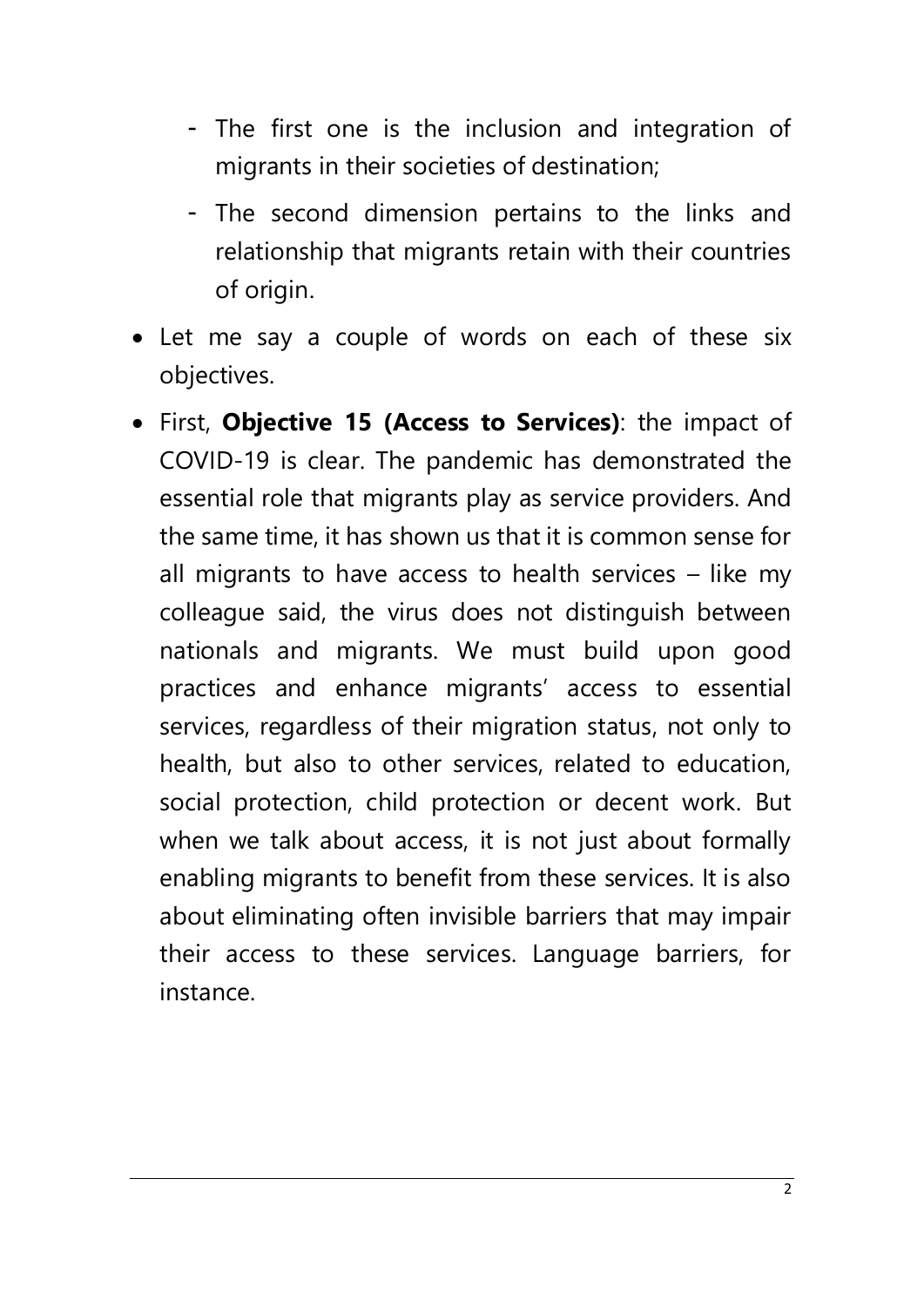- This takes me to **Objective 16 (Inclusion and Social Cohesion)**. Our efforts towards inclusion have to take into account the ones who face situations of vulnerability. Part of the answer is to empower migrants, by enabling their meaningful participation in discussions that affect them, and providing support at local level and coordination with civil society on the ground.
- Let me now speak to **Objective 22 (Social Protection)**. Unfortunately, when we migrate, our social security system does not migrate with us. This is why it is fundamental to expand the network of bilateral and multilateral agreements for the portability of social security entitlements. Portugal, for instance, has a network of 20 such social security agreements. But we need to pursue these efforts, and collectively address the wide gaps that remain regarding social security coverage, including in countries of origin.

Dear Colleagues,

• Let me now address **Objective 19 (Migrant and Diaspora Contributions)**: migrants and diasporas enrich both their countries of destination and their countries of origin. It is in our collective interest to find the right policies to engage diasporas, at home and abroad, in order to unlock their full potential.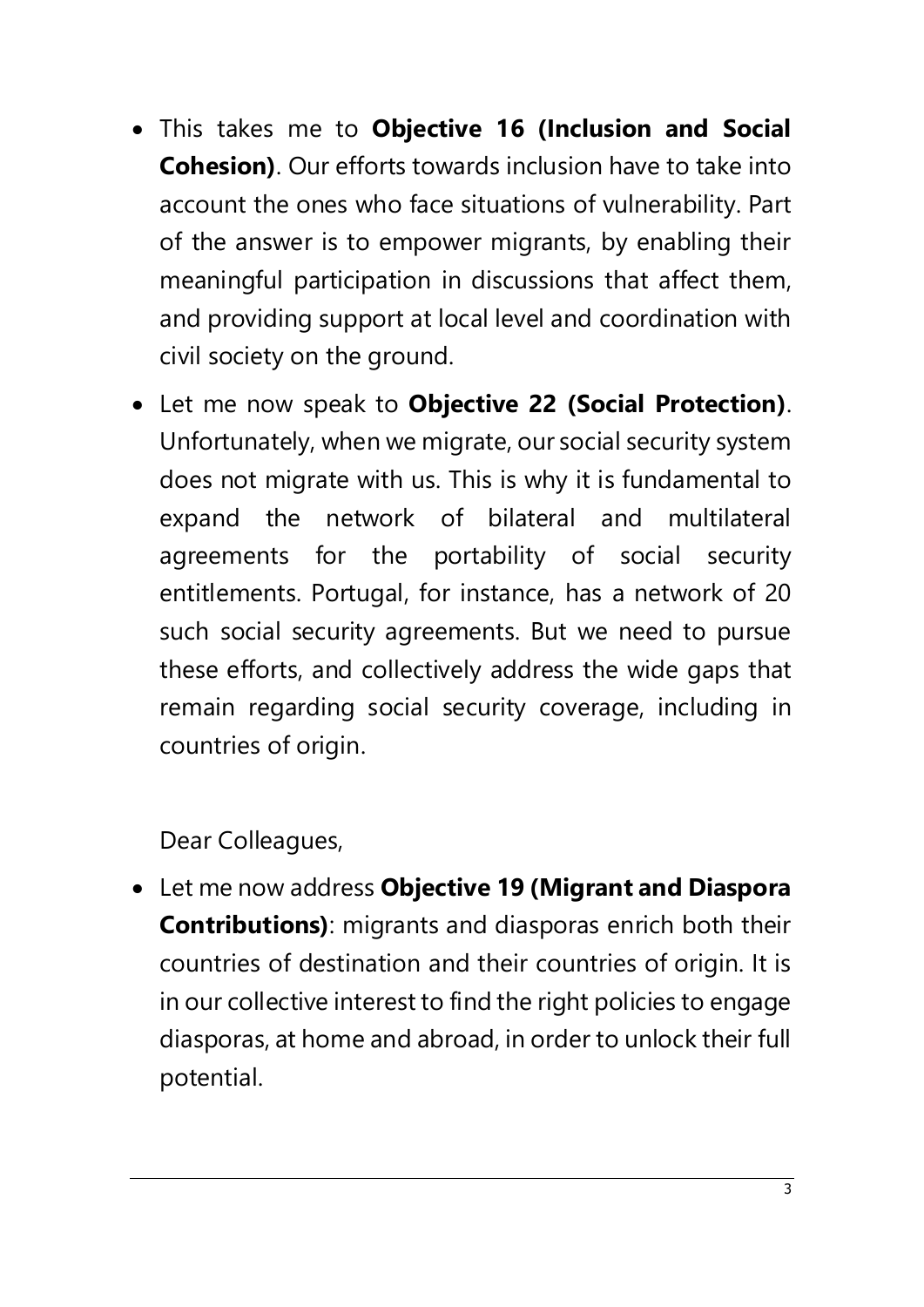- Even if today we are also a country of **im**migration, Portugal is traditionally a country of **em**igration, with a diaspora that comprises over 5 million people. Through programmes of investment attraction and through special quotas in our higher education system, we have sought to encourage our diaspora's contribution to the development of their country of origin.
- This takes me to **Objective 20 (Remittances)**. While remittances are not the only contribution of migrants to their countries of origin (far from it), remittances often play an essential role for the income of families and communities. Portugal is well placed to know that, not so long ago, remittances were a lifeline for our economy in times of trouble.
- Contrary to all predictions, the volume of remittances globally showed great resilience during the pandemic, as it only slightly decreased during the last two years. This should reinforce our ambition to make the transfer of remittances faster, safer and cheaper.
- Finally, let me touch upon **Objective 14 (Consular Protection)**. Consular networks are the most visible institutional link between migrants and diasporas and their countries of origin. The pandemic tested their resilience, and as was the case in many other areas, showed the advantages and the challenges of the digitalization of services.